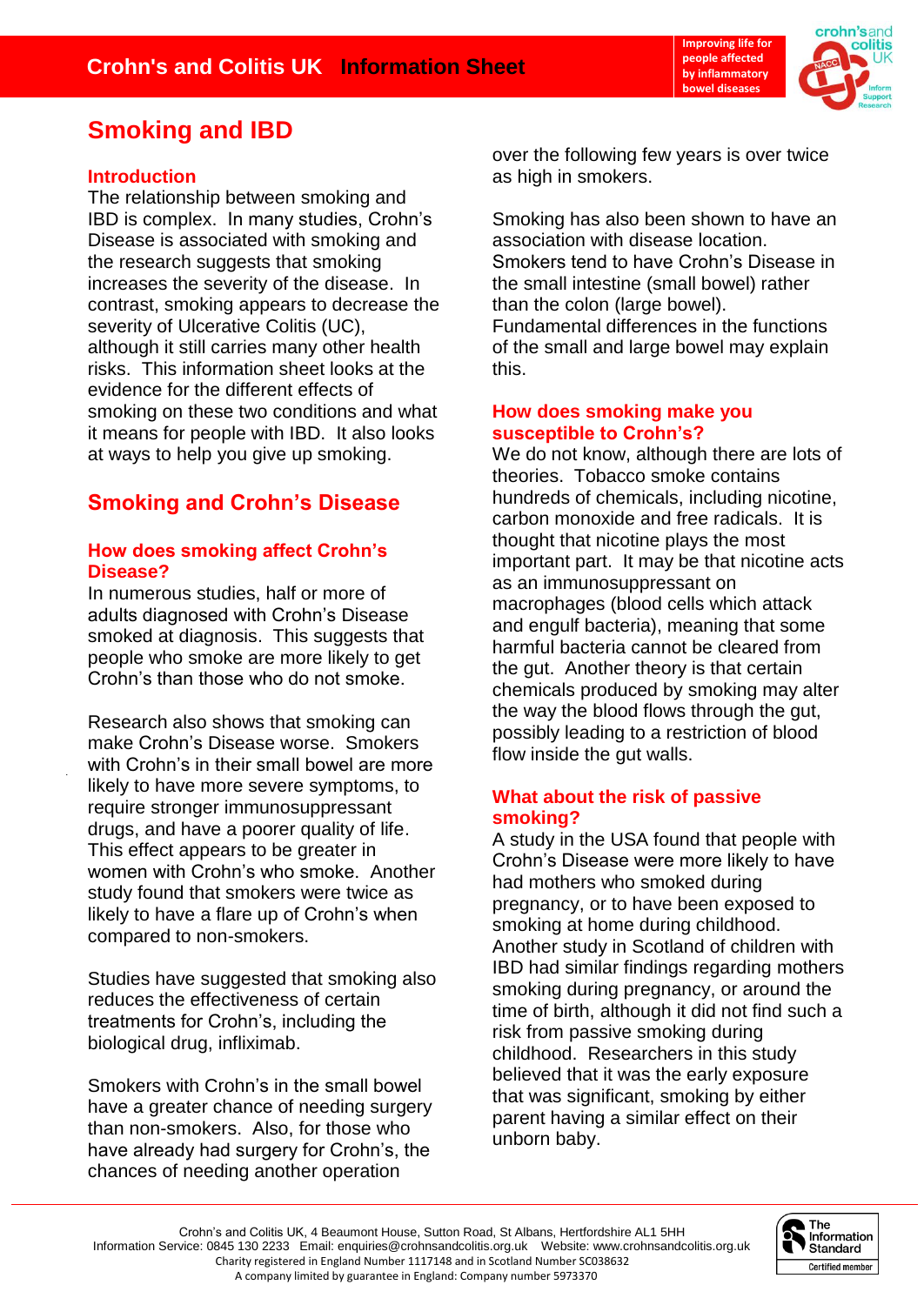These studies suggest that there may be a risk of developing Crohn's Disease when children and unborn babies are exposed to passive smoking.

### **If I am a smoker now, is it worth giving up?**

Research strongly supports the notion that giving up smoking is beneficial for people with Crohn's Disease.

In the non-smoker, Crohn's seems milder. Once you have stopped smoking for one year, the chances of a flare up are probably as low as someone with Crohn's who has never smoked. Another study showed that people who continued to smoke were over twice as likely to have a flare compared to people who had stopped smoking. Smokers also appear to have a greater need for some of the stronger forms of medical treatment such as immunosuppressant drugs.

You are less likely to need repeat surgery if you stop smoking. There is no significant difference in surgery rates between ex-smokers and non-smokers after ten years.

It may be tempting just to reduce the amount you smoke. However, research has found that even light smokers with Crohn's Disease have a more active disease and greater hospitalisation rate. This suggests that completely stopping smoking has the most benefit.

# **Smoking and Ulcerative Colitis**

## **How does smoking affect Ulcerative Colitis?**

Research studies have shown that the majority of people with UC do not smoke at diagnosis. Some people have been found to develop UC when they gave up smoking. This suggests that smoking may delay or prevent UC, as well as reducing its severity. However, health professionals consider the risks of smoking heavily outweigh any benefits seen in UC, and strongly discourage

smoking in everyone, whether or not they have IBD.

There are many studies that show that smokers with Ulcerative Colitis appear to suffer a milder form of the condition. Flare-ups, hospitalisation rates, the need for oral steroids, and colostomy rates are all reported to be lower in patients who smoke. However, one small study in 2010 failed to find a beneficial effect of smoking for UC.

#### **Why may smoking have a protective effect against Ulcerative Colitis?**

There are several possible explanations for this apparent 'protective' effect of smoking on UC. Again, it is thought that of the many chemicals in tobacco, nicotine is the most likely to have an impact. It has been found that people who have UC have a thinner mucus layer in the left colon and rectum when compared to healthy people. It is possible that nicotine may increase the production of this mucus. Nicotine may also suppress the immune system and prevent inflammation in the colon. Another theory is that nitric oxide, released by nicotine, may reduce muscle activity in the colon and reduce the need to go the toilet urgently.

## **Should I give up smoking?**

It may be tempting to continue or even take up smoking to help your UC. However, smoking increases your risk of chronic bronchitis, lung cancer, other cancers and heart diseases, and is not recommended by health professionals even for people with UC. Also, not all research has come to a similar conclusion. There are many treatments much safer than smoking which could be explored. For more information on drug therapies, see our booklet: *Drugs used in IBD.*

## **Can nicotine treatment help UC?**

There have been a number of studies on the effects of nicotine patches or chewing gum in treating Ulcerative Colitis. The results have been fairly consistent. For mild or moderately active UC, nicotine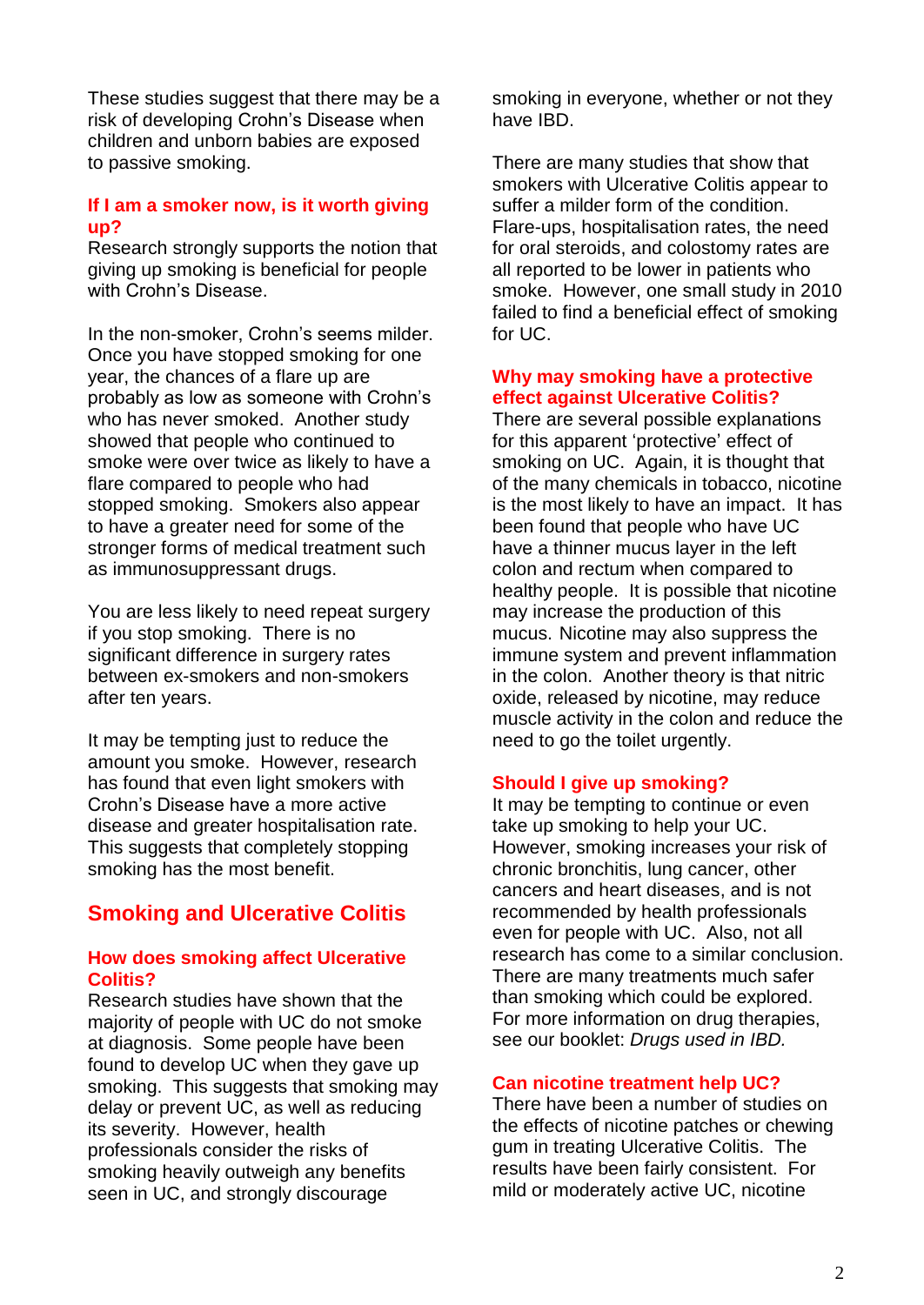patches or gum do seem to help. In one UK study over half of the people who were given nicotine improved markedly over six weeks, compared with less than a quarter of those given a dummy preparation.

However, not everybody can tolerate nicotine. In one study, over half the people who tried nicotine treatment for IBD suffered side effects such as dermatitis, nausea, headaches or sleep disturbance. Also, although nicotine appeared to help with active disease, it did not seem to be as beneficial when given as maintenance therapy (taking it continuously) to prevent flare-ups. Research has also indicated that nicotine is less effective than several more conventional IBD drug treatments, such as 5ASAs and steroids.

If you wish to try nicotine treatment, discuss it with your specialist doctor or IBD team.

#### **Can I get help to give up smoking?**

The NHS has set up a programme to help people stop smoking (see [www.smokefree.nhs.uk\)](http://www.smokefree.nhs.uk/). Your doctor should be able to help you.

The NHS can help with Nicotine Replacement Therapy (NRT) which includes patches, gum, lozenges and inhalers. NRT gets nicotine into the blood stream without smoking and its side effects. Medicines, such as buproprion or varenicline, can be used to manage withdrawal symptoms.

You may like to consider including counselling as part of your 'stop smoking' programme. Research has found that a combination of medication and counselling can be more effective than a single approach.

### **Further help**

#### **NHS 'Smoke Free' helpline:**

0800 022 4 332 Website: [www.smokefree.nhs.uk](http://www.smokefree.nhs.uk/) You can speak to an advisor online using the smoke free online chat tool.

#### **QUIT**

Website: [www.quit.org.uk](http://www.quit.org.uk/) Quitline: 0800 00 22 00 A charity to help people stop smoking.

**Crohn's and Colitis UK Information Line: 0845 130 2233, open Monday to Friday 10am - 1pm.** There is an answerphone service outside these hours, or you may email

#### [info@crohnsandcolitis.org.uk.](mailto:info@crohnsandcolitis.org.uk)

Information staff will help with any IBD related queries.

**Crohn's and Colitis Support: 0845 130 3344, open Monday to Friday 1pm - 3.30pm and 6.30pm - 9pm.** This is a supportive listening service staffed by trained volunteers with experience of IBD.

Crohn's and Colitis UK produces a wide range of information sheets and booklets. You can get a copy of any these from our Information Line. They are also downloadable from our website: [www.crohnsandcolitis.org.uk](http://www.crohnsandcolitis.org.uk/)

#### **NACC 2012**

Smoking and IBD Edition 3; Last review January 2012; Next review due 2014

*Crohn's and Colitis UK publications are research based and produced in consultation with patients, medical advisers and other health or associated professionals. They are prepared as general information on a subject with suggestions on how to manage particular situations, but they are not intended to replace specific advice from your own doctor or any other professional. Crohn's and Colitis UK does not endorse or recommend any products mentioned.*